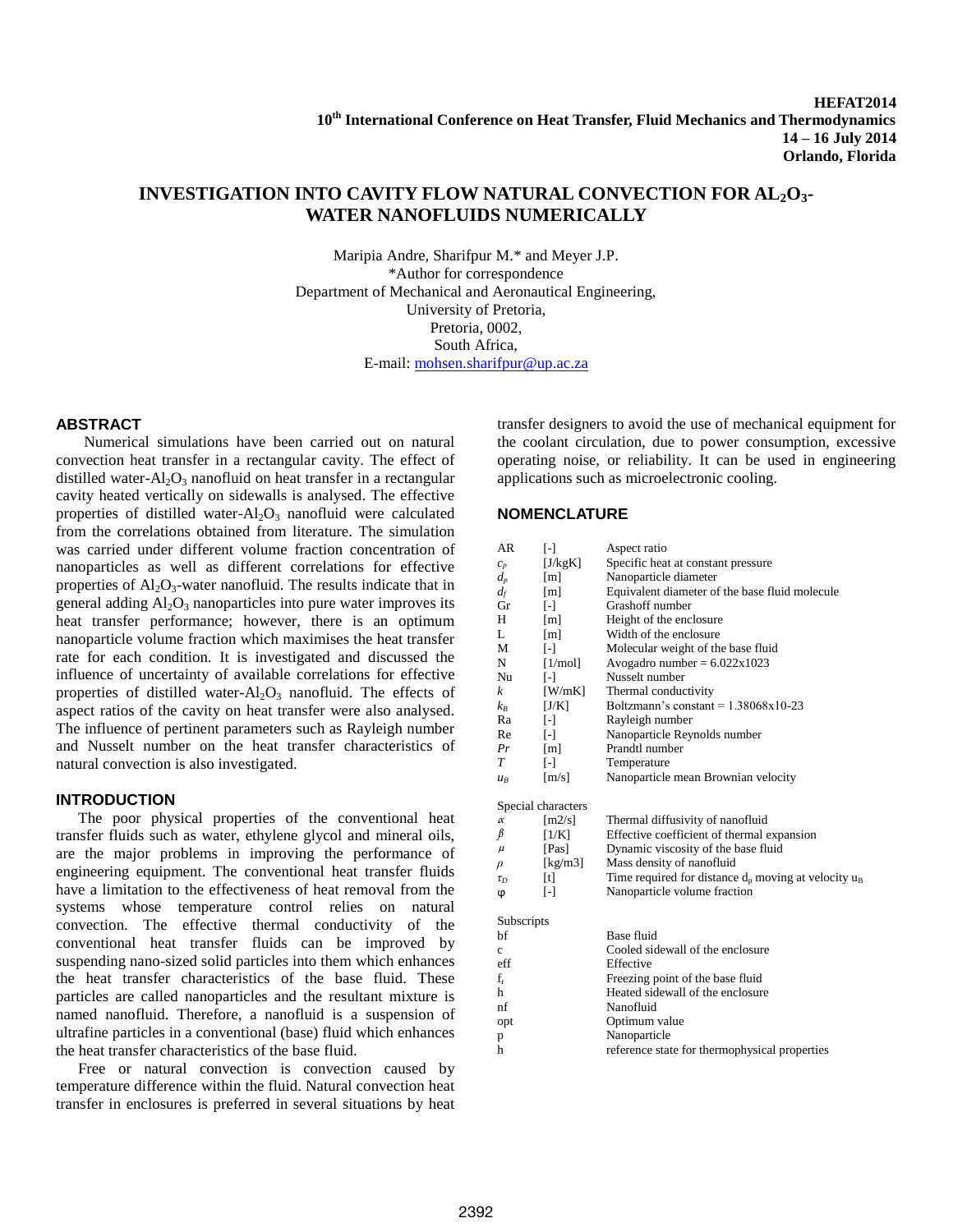Natural convection in the rectangular cavity has been studied extensively in the past [1], and comprehensive reviews of both experimental and theoretical results have done by S. Ostrach [2] and I. Catton [3]. Oztop and Abu-Nada [4] studied numerically the effects of a partial heater on natural convection using different types and concentrations of nanoparticles. They found that the heat transfer is dependent on the types and on the volume fractions of nanoparticles in suspension. Studies on natural convection using nanofluids were also done by Putra et al. [5], Wang and Mujumdar [6], Abu-Nada [7], and Abu-Nada and Oztop [8]. The results have indicated that the heat transfer rate depend on the nanoparticles volume fraction in the suspension, the shape of particles, the dimensions of particles and the thermal properties of particle materials.

Eastman et al. [9] observed that water- $Al_2O_3$  nanofluid and water-CuO nanofluid with 5% nanoparticle volume fractions, increased the thermal conductivity by 29% and 60%, respectively.

Jung et al. [10] found that the heat transfer coefficient increased 32% by dispersing 1.8% nanoparticles in a microrectangular channel with water- $Al_2O_3$  nanofluid. A theoretical study on a heated cavity also reported by Hwang et al. [11] which showed that the heat transfer coefficient of water- $Al_2O_3$ nanofluids reduced when there was an increase in size of nanoparticles and a decrease in average temperature. Particle concentration and tube size dependence of viscosities of water- $Al_2O_3$  nanofluid flowing through micro and mini-tubes was conducted by Jang et al. [12].

Lin and Violi [13] studied thermal conductivity variation on natural convection heat transfer of nanofluids in a rectangular cavity. Their results showed the effect of non-uniform particle diameter and temperature on thermal conductivity, where decreasing the Prandtl number resulted in amplifying the effects of nanoparticles due to increased effective thermal diffusivity.

Abu-Nada et al. [14] investigated numerically on sideheated cavities filled with water- $Al_2O_3$  nanofluid (dp=47 nm) as well as water-CuO nanofluid (dp=29 nm). The effective thermal conductivity was evaluated through the empirical correlation proposed by Chon et al. [15] whereas the effective dynamic viscosity was calculated by a pair of correlations based on the experimental data of Nguyen et al. [16]. They found that for the convectional dominated regime, the average Nusselt number decreased with increasing the nanoparticle volume fraction. Nguyen et al. measured dynamic viscosities for water- $Al_2O_3$  nanofluid (dp=47 nm) and they find that the results are higher than those measured for water- $Al_2O_3$ nanofluid (dp=36 nm) which is in contrast with the other works. Moreover, as the data relative to dp=36 nm are in substantial good agreement with the results obtained by Chavalier et al. [17] for dp=35 nm, it follows that the data for water- $A_1O_3$ nanofluid (dp=47 nm) tend to overestimate the actual viscosity values. The Nguyen et al. viscosity values for water-CuO nanofluid (dp=29 nm) are also larger than those available in the literature for nanofluids containing nanoparticles of similar size, which is the case of the data reported by Masuda et al. [18] for dp=27 nm, Pak and Cho [19] for dp=27 nm, and Wang et al. [20] for dp=28 nm.

The aim of this study is to investigate numerically, natural convection heat transfer in a rectangular cavity filled with water- $Al_2O_3$  nanofluids. The cavity is heated at constant temperature in one vertical side and the opposite vertical side is also cooled at constant temperature. All other sides including the top and bottom surfaces are kept adiabatic.

#### **THE PROBLEM EQUATIONS**

Fig. 1 shows the Schematic of enclosure for simulation. In order to simulate the cavity flow for nanofluids, it needs to use some correlations to define the effective properties of the nanofluid for the software. They consist of density, specific heat capacity, coefficient of thermal expansion, thermal conductivity and viscosity. The first three of the mentioned properties have limited correlations to apply which they do not be a matter for the simulation, but there are a lot of choices for effective thermal conductivity and viscosity of nanofluids. Following are the correlations which have been chosen for this work which they include different correlation for effective thermal conductivity and viscosity.



**Figure 1** Schematic of enclosure

The effective density of nanofluid was determined analytically based on the physical principle of the mixture rule as recommended by Pak and Cho [19].

$$
\rho_{\text{eff}} = (1 - \varphi)\rho_{\text{bf}} + \varphi\rho_{\text{p}} \tag{1}
$$

The effective specific heat capacity at constant pressure for nanofluids can be calculated as suggested by Jang and Choi [21].

$$
c_{p_{eff}} = (1 - \varphi)c_{p_{bf}} + \varphi c_p \tag{2}
$$

The effective coefficient of thermal expansion of the nanofluid also can be determined as recommended by Hwang et al. [11]

$$
\beta_{\rm eff} = (1 - \varphi)\beta_{\rm bf} + \varphi\beta_{\rm p} \tag{3}
$$

**The selected effective thermal conductivities** • Chon et al. [15]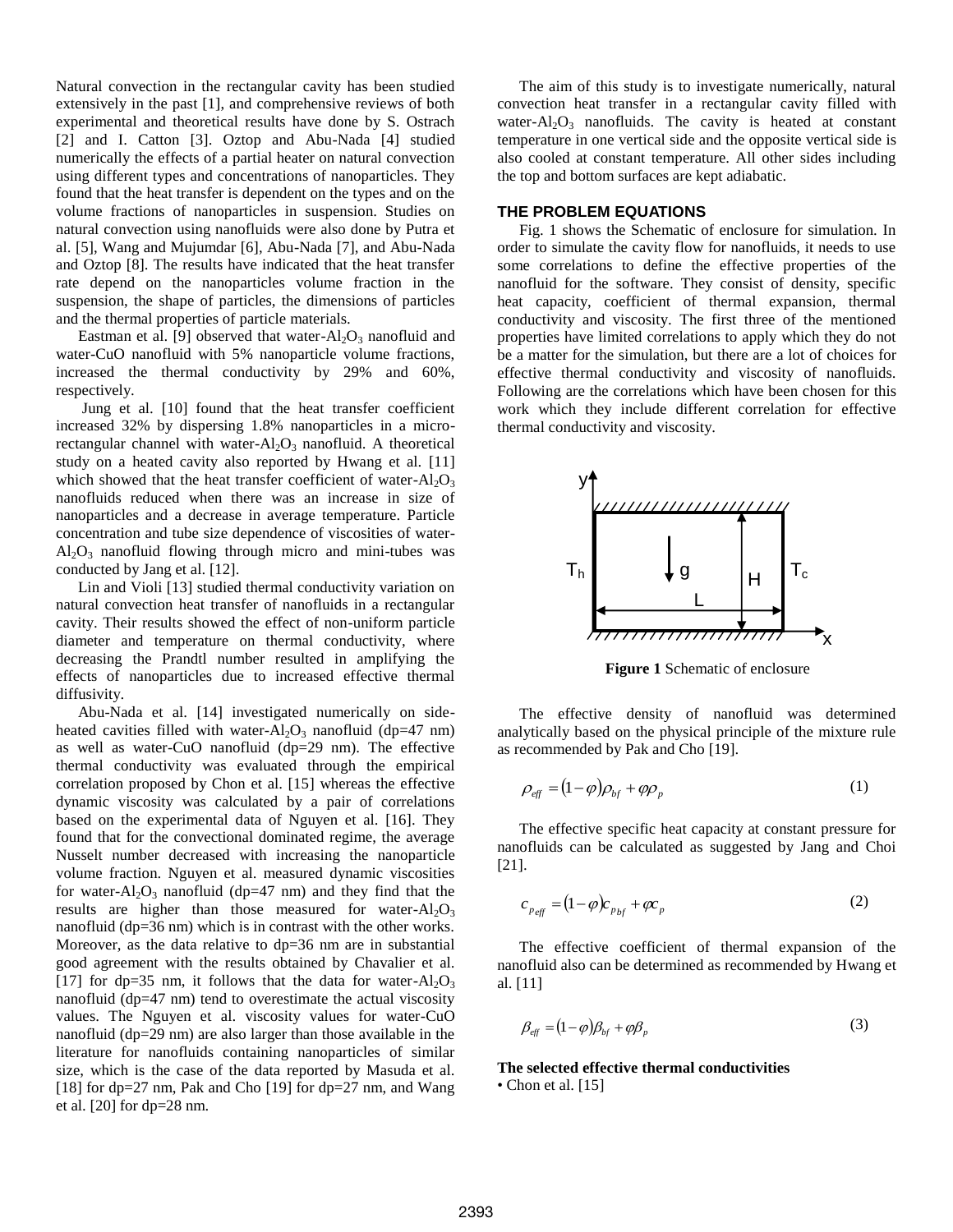$$
\frac{k_{eff}}{k_f} = 1 + 64.7 \phi^{0.7460} \left(\frac{d_f}{d_p}\right)^{0.3690} \left(\frac{k_p}{k_f}\right)^{0.7476} \text{Pr}^{0.9955} \text{Re}^{1.2321} \tag{4}
$$

where

$$
\text{Re}_{dp} = \frac{\rho_{bf} k_B T}{3\pi \mu_{bf}^2 l_{bf}}, \qquad l_{bf} = 0.738nm,
$$
\n
$$
20^{\circ}C \le T \le 50^{\circ}C, \qquad 1\% \le \varphi \le 9\%,
$$
\n
$$
13nm \le d_p \le 131nm
$$

• Prasher et al. [22]

$$
\frac{k_{eff}}{k_{bf}} = (1 + A \operatorname{Re}^m \operatorname{Pr}^{0.333} \varphi) \left[ \frac{k_p + 2k_{bf} + 2\varphi_p (k_p - k_{bf})}{k_p + 2k_{bf} - \varphi_p (k_p - k_{bf})} \right]
$$
(5)

where

$$
A = 4x10^4
$$
,  $m = 2.5$ ,  $Re = \frac{1}{v} \sqrt{\frac{18k_B T}{\pi \rho_p d_p}}$ 

 $20^{\circ}C \leq T \leq 50^{\circ}C$ ,  $1\% \leq \varphi \leq 9\%,$ 

• Jang and Choi [23]

$$
k_{\text{eff}} = k_{\text{bf}} (1 - \varphi_{p}) + \beta k_{p} \phi + 3C_{1} \frac{d_{\text{bf}}}{d_{p}} k_{\text{bf}} \text{Re}_{d_{p}}^{2} \text{Pr}_{\text{bf}} \varphi_{p}
$$
(6)

where

Re<sub>dp</sub> = 
$$
\frac{\rho_{bf} k_B T}{3\pi \mu_{bf}^2 l_{bf}}
$$
,  $C_1 = 18x10^6$ ,  $\beta_1 = 0.01$ ,  
 $l_{bf} = 0.738nm$ ,  $d_{bf} = 0.384nm$ 

$$
20^{\circ}C \le T \le 50^{\circ}C, \qquad 1\% \le \varphi \le 9\%,
$$

#### **The selected effective dynamic viscosities**

• Maiga et al. [24]

$$
\frac{\mu_{nf}}{\mu_{bf}} = 1 + 7.3\phi_p + 123\phi_p^2
$$
\n(7)

• Buongiorno [25]

$$
\frac{\mu_{nf}}{\mu_{bf}} = 1 + 39.11\phi_p + 533.9\phi_p^2
$$
\n(8)

• Nguyen et al. [26]

$$
\frac{\mu_{nf}}{\mu_{bf}} = 1 + 0.025\phi + 0.015\phi^2
$$
\n(9)

**Table 1** Thermo-physical properties of water- $Al_2O_3$ nanofluids, [4, 27]

| <b>Physical properties</b>                                                            | Water   | $Al_2O_3$ |
|---------------------------------------------------------------------------------------|---------|-----------|
| $\rho$ [kg m <sup>-3</sup> ]                                                          | 998.377 | 3970      |
| $c_p$ [J kg <sup>-1</sup> K <sup>-1</sup> ]<br>k [W m <sup>-1</sup> K <sup>-1</sup> ] | 4182.11 | 765       |
|                                                                                       | 0.60304 | 40        |
| $\mu \times 10^{-3}$ [Pas]                                                            | 1.004   |           |
| $\beta \times 10^{-5}$ [K <sup>-1</sup> ]                                             | 21      | 0.85      |

## **COMPUTATIONAL PROCEDURES**

ANSYS-FLUENT 14.5 is chosen for computational analysis. The effective parameters were determined by using the correlations presented above and the values introduced in the FLUENT. The effective thermal conductivity proposed by Chon et al. [15] is combined with effective dynamic viscosities proposed by Maiga et al. [24], Buongiorno [25] and Nguyen et al. [26]. Also the effective thermal conductivity proposed by Prasher et al. [22] and the effective thermal conductivity proposed by Jang and Choi [23] both are combined with effective dynamic viscosities mentioned above. The total number of combinations is 9.

A constant nanoparticles volume fraction of 1% in the cavity is examined and the results are presented in the Figs. 2, 4 and 6 while a constant nanoparticles volume fraction of 9% in the cavity is also analysed and the results displayed in the Figs. 3, 5 and 7. The size of the cavity is 10 mm x 10 mm for aspect ratio (AR=1) and 10 mm x 5 mm for aspect ratio (AR=2). The heated surface is maintained at temperature of 50 °C whereas the cooled surface is maintained at temperature of 20 °C.

#### **RESULTS AND DISCUSSION**

Fig. 2 shows the distribution of Static Temperature in the middle of the cavity along width of the cavity. The effective thermal conductivity proposed by Chon et al Eq. (4) and the effective dynamic viscosities proposed by Maiga et al. Eq. (7), Buongiorno Eq. (8) and Nguyen et al. Eq. (9) were used to produce the graphics in the Figs. 2 and 3. From Fig. 2, it can be seen that when the nanoparticles volume fraction in the cavity is low (about 1%), the correlations for effective properties of distilled water- $Al_2O_3$  nanofluid offer certainty in results whereas when the nanoparticles volume fraction in the cavity is high (as shown in the Fig. 3), the results produced by correlations for effective properties of distilled water- $Al_2O_3$ nanofluid are uncertainty.

From Eq. (4) for calculating the effective thermal conductivity, it can be concluded that the effective thermal conductivity depends on nanoparticle volume fraction in the cavity and on the film temperature and for the effective viscosities depend only on nanoparticle volume fraction in the cavity.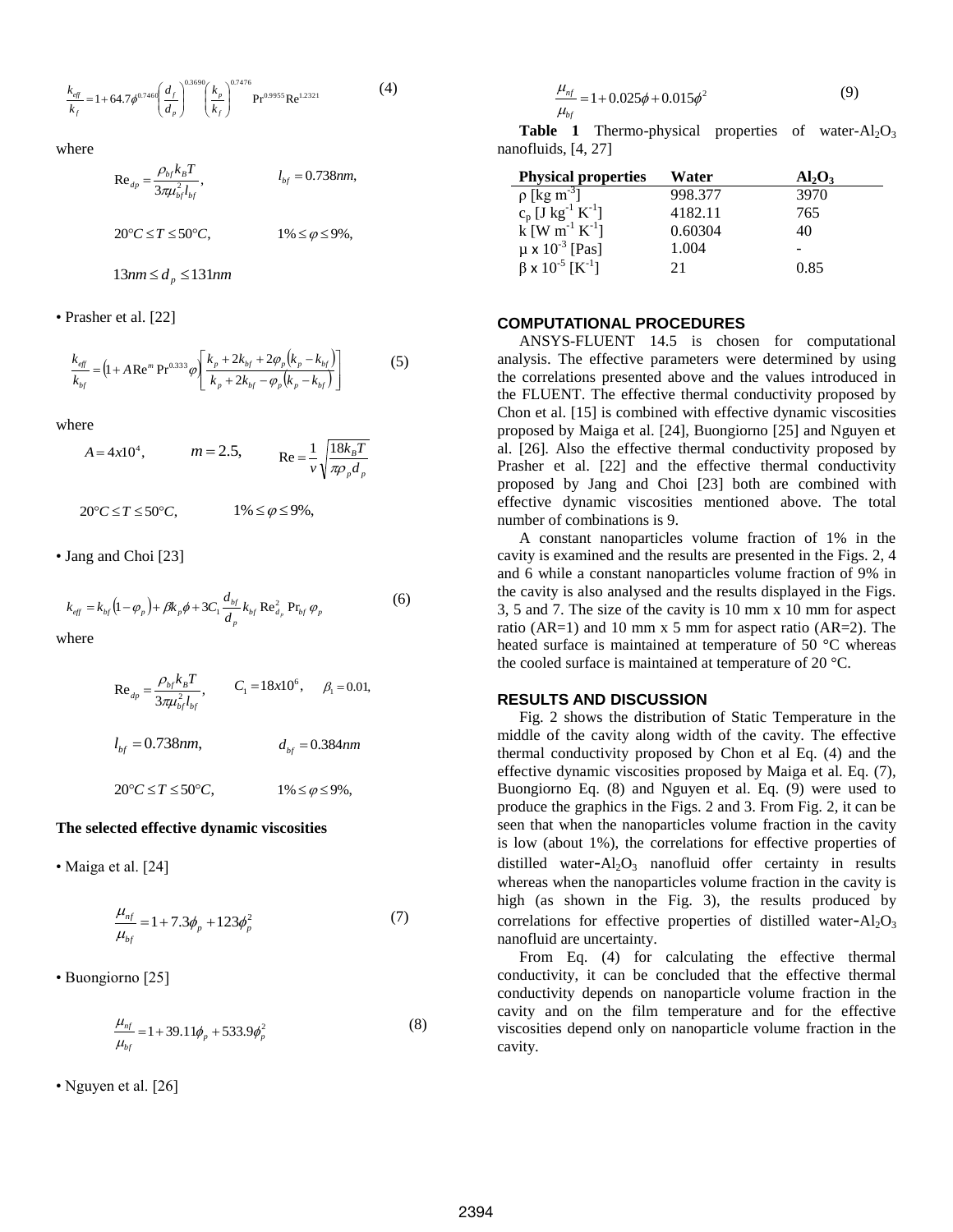

**Figure 2** Distribution of Static Temperature at middle of the cavity with Chon et al. [15] thermal conductivity and three different viscosity [24-26] when  $\varphi = 1\%$ 



**Figure 3** Distribution of Static Temperature at middle of the cavity with Chon et al. [15] thermal conductivity and three different viscosity [24-26] when  $\varphi = 9\%$ 

Figs. 4 and 5 show the distribution of Static Temperature in the middle of the cavity along the width of the cavity for different nanoparticle volume fraction in the cavity. The effective thermal conductivity proposed by Prasher et al. Eq. (5) and the effective dynamic viscosities proposed by Maiga et al. Eq. (7), Buongiorno Eq. (8) and Nguyen et al. Eq. (9) are also used for plotting the graphs. Nevertheless the difference in equations for effective thermal conductivity, the behaviour is similar to the trend encountered in Figs. 2 and 3. The uncertainty occurs when nanoparticle volume fraction in the cavity increases as is shown in Fig. 5. Also the effective thermal conductivity depends on nanoparticle volume fraction in the cavity and on the film temperature whereas for the effective viscosities depend only on nanoparticle volume fraction in the cavity.

As in the previous cases, the Figs. 6 and 7 show the distribution of Static Temperature in the middle of the cavity along width of the cavity for different nanoparticle volume fraction in the cavity. The effective thermal conductivity proposed by Jang and Choi Eq. (6) is combined with effective dynamic viscosities mentioned above namely the effective dynamic viscosity proposed by Maiga et al. Eq. (7), Buongiorno Eq. (8) and Nguyen et al. Eq. (9). According Jang and Choi, the effective thermal conductivity depends on nanoparticle volume fraction in the cavity and on the film temperature whereas for the effective viscosities depend only on nanoparticle volume fraction in the cavity. Also, the uncertainty occurs when nanoparticle volume fraction in the cavity increases as is shown in Fig. 7. When nanoparticles volume fraction is nil, the effective thermal conductivity is equal to thermal conductivity of the base fluid and the effective viscosity is equal to viscosity of the base fluid.



**Figure 4** Distribution of Static Temperature at middle of the cavity with Prasher et al. [22] thermal conductivity and three different viscosity [24-26] when  $\varphi = 1\%$ 



**Figure 5** Distribution of Static Temperature at middle of the cavity with Prasher et al. [22] thermal conductivity and three different viscosity  $[24-26]$  when  $\varphi=9\%$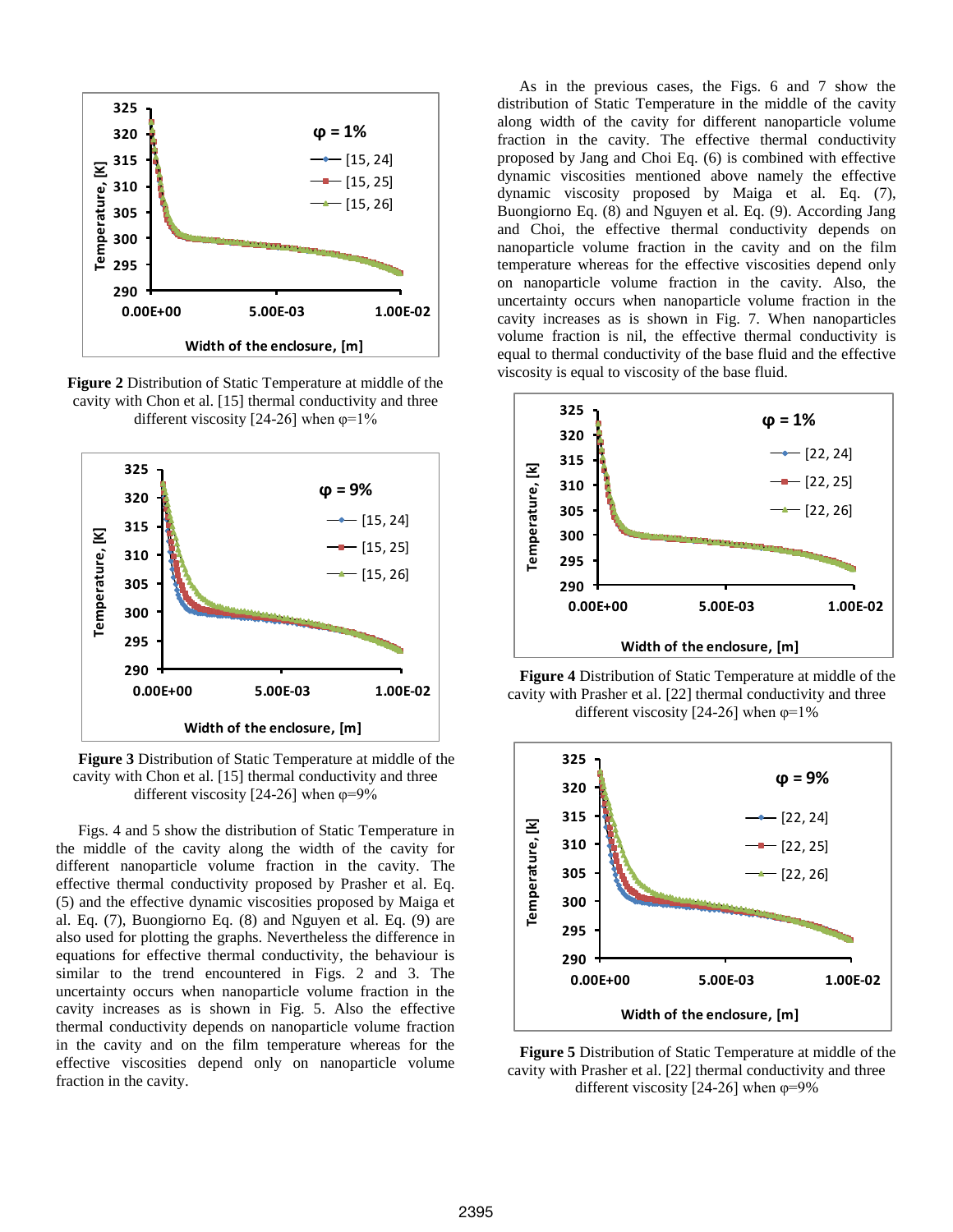In addition, is analysed the movement of the fluid inside the cavity. In natural convection inside the cavity, when one surface is heated up at constant temperature and another surface (opposite surface) is cooled down also at constant temperature, and if there is difference in density inside the cavity, the fluid moves inside the cavity. Because of movement of the fluid, isotherms and streamlines are formed inside the cavity.



**Figure 6** Distribution of Static Temperature at middle of the cavity with Jang and Choi [23] thermal conductivity and three different viscosity [24-26] when  $\varphi = 1\%$ 



**Figure 7** Distribution of Static Temperature at middle of the cavity with Jang and Choi [23] thermal conductivity and three different viscosity [24-26] when  $\varphi$ =9%

Figs. 8 and 9 display (a) isotherms and (b) streamlines. Inside the cavity the flow rotates in the clockwise direction indicating that the fluid filling the enclosure is moving up along the left heated wall, the top along insulated wall, dawn along the cooled right wall and finally horizontally to the heated wall along insulated bottom wall. The  $Ra=10^5$  and  $AR=1$ . The nanoparticle volume fraction inside the cavity is 1%. In Fig. 9, also the  $Ra=10^5$  and  $AR=1$ , but the nanoparticle volume fraction inside the cavity is 9% and due to high concentration of nanoparticles, the viscosity is higher that will suppress the flow

but small compared to a favourable effect driven by the presence of the high thermal conductivity. The effect of viscosity has less impact since nanoparticles increase temperature inside the cavity and consequently increase the strength of the flow and the average rate of heat transfer. The high concentration of solid nanoparticles leads to high energy which accelerates the flow inside the cavity. Rising nanoparticles volume fraction in the cavity, enhances thermal conductivity and existing temperature, but reduces velocity of the nanofluid because of increasing solid concentration; therefore, nanofluid cannot move freely like base fluid.



**Figure 8** (a) Isotherms and (b) streamlines of water- $Al_2O_3$ nanofluids,  $Ra=10^5$ ,  $AR=1$  and  $\varphi=1\%$ 



**Figure 9** (a) Isotherms and (b) streamlines of water- $Al_2O_3$ nanofluids,  $Ra=10^5$ ,  $AR=1$  and  $\varphi=9$ 

The influence of cavity aspect ratio is also investigated in this work which the simulation results offer in Figs. 10 and 11.

For the high aspect ratio which is considered the tall cavity, there exist a greater inequality between base fluid and nanoparticles. The distance between hot and cold surfaces in this tall cavity is very small. Cold surface can takes heat from hot surface very rapidly. The rate of heat transfer becomes more effective than the other values of aspect ratios.

Figs. 9 and 10 show the isotherms and streamlines for the same  $Ra=10^4$  and AR=2, but different nanoparticle volume fractions. From Fig. 9, it can be seen that the nanoparticle volume fraction in the cavity is 1% whereas Fig. 10 the nanoparticle volume fraction in the cavity is 9%. Also, for Fig. 10, it can be seen that the flow strength and the temperature isotherms are influenced by the presence of nanoparticles.

The variation of local Nusselt number along the heated surface using water- $Al<sub>2</sub>O<sub>3</sub>$  nanofluid for different nanoparticles volume fraction ( $\varphi$ =1% and 9%), different values of Ra=10<sup>5</sup> for a square cavity  $AR=1$ , and  $Ra=10^4$  and for a rectangular cavity AR=2 displayed in Fig. 11. It can be seen that when AR increases the value of Nusselt number also increases. It can be explained that the gradient of temperature between heated surface and the cooled surface is low. This can be seen from the figure for both AR=2. Also, for both cases, it is predicted that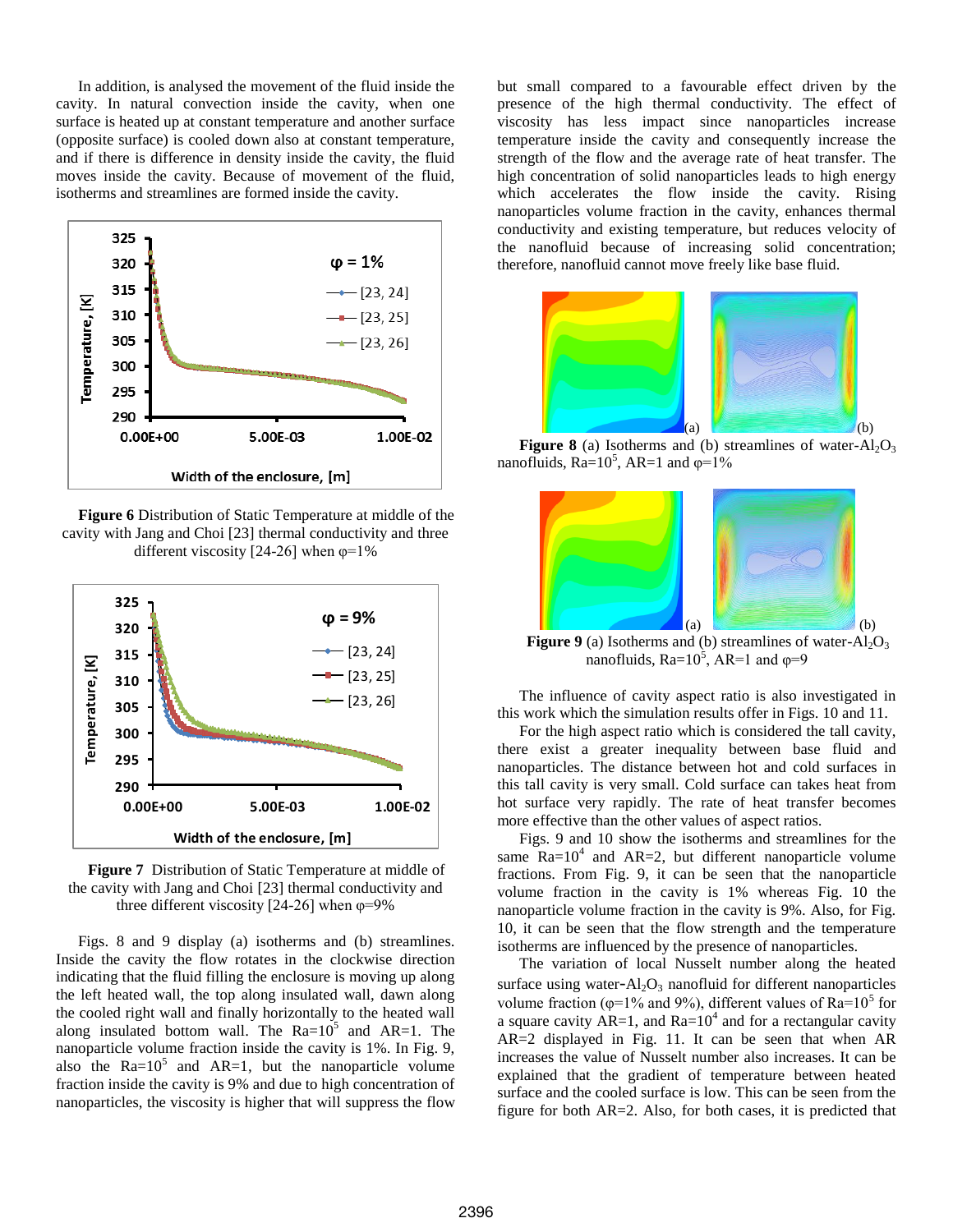an increase in nanoparticle volume fraction of water- $Al_2O_3$ nanofluid results in reduction the local Nusselt number. The locations where enhancement is taking place are clearly demonstrated by looking the graph and it follows:

• For AR=1 and  $\varphi$ =1%, the optimal value of local Nusselt number occurs at 3.24E-04, 19.5. From this point, the value of local Nusselt number decreases until  $Y=1$ ;

• For AR=1 and  $\varphi$ =9%, the optimal value of local Nusselt number occurs at 4.95E-04, 10.95. From this point, the value of local Nusselt number decreases until  $Y=1$ ;

• For AR=2 and  $\varphi$ =1%, the optimal value of local Nusselt number occurs at 2.70E-04, 2.13E+01. From this point, the value of local Nusselt number decreases until  $Y=1$ ; and

• For AR=2 and  $\varphi$ =9%, the optimal value of local Nusselt number occurs at 4.95E-04, 1.25E+01. From this point, the value of local Nusselt number decreases until  $Y=1$ .



**Figure 10** (a) Isotherms and (b) streamlines of water- $Al_2O_3$ nanofluids,  $Ra=10^4$ ,  $AR=2$  and  $\varphi=1\%$ 



**Figure 11** (a) Isotherms and (b) streamlines of water- $Al_2O_3$ nanofluids,  $Ra=10^4$ ,  $AR=2$  and  $\varphi=9\%$ 



**Figure 12** Variation of local Nusselt number along the heated surface, using water- $Al_2O_3$  nanofluid at  $Ra=10^5$  for AR=1 and Ra= $10^4$  for AR=2

## **CONCLUSION**

This paper analyses the effect of distilled water- $Al_2O_3$ nanofluid on natural convection heat transfer in a rectangular cavity heated vertically on two opposite side walls. The simulation was carried under different volume fraction concentration of nanoparticles as well as different correlations for effective properties of distilled water- $Al_2O_3$  nanofluid. The main conclusions achieved in this work are:

1. The results provided by available correlations for effective properties of distilled water- $Al_2O_3$  nanofluid, offer certainty at low nanoparticles volume fraction in the cavity and when nanoparticles volume fraction is high, the results become uncertainty. It can be seen from distribution of Static Temperature at middle of the cavity along width of the cavity Figs. 3, 5 and 7. In the figures, the temperature increases inside the cavity (the rate of heat transfer increases) as result of adding nanoparticles into pure water inside the cavity.

2. The aspect ratio has great influence on the rate of heat transfer inside the cavity. In this work, it is found that for  $Ra=10^4$  and  $AR=2$ , the rate of heat transfer enhancement is much more than the cavity with  $Ra=10^5$  and  $AR=1$ . The high concentration of solid nanoparticles leads to accelerate the flow inside the cavity. Rising nanoparticles volume fraction in the cavity enhances thermal conductivity and the existing temperature in the cavity.

3. The variation of local Nusselt number along the heated surface using water-  $Al_2O_3$  nanofluid at  $Ra = 10^5$  for AR=1 and  $Ra=10^4$  for  $AR=2$ , indicate that in general when nanoparticles volume fraction is high, the local Nusselt number along the heated surface decreases and vice versa. It is also found that an increase in AR leads with increase in local Nusselt number. However, there is an optimum value of local Nusselt number where whereby begins to decrease.

**Andre Maripia** was one of the PhD students of the Department of Mechanical and Aeronautical Engineering at University of Pretoria.